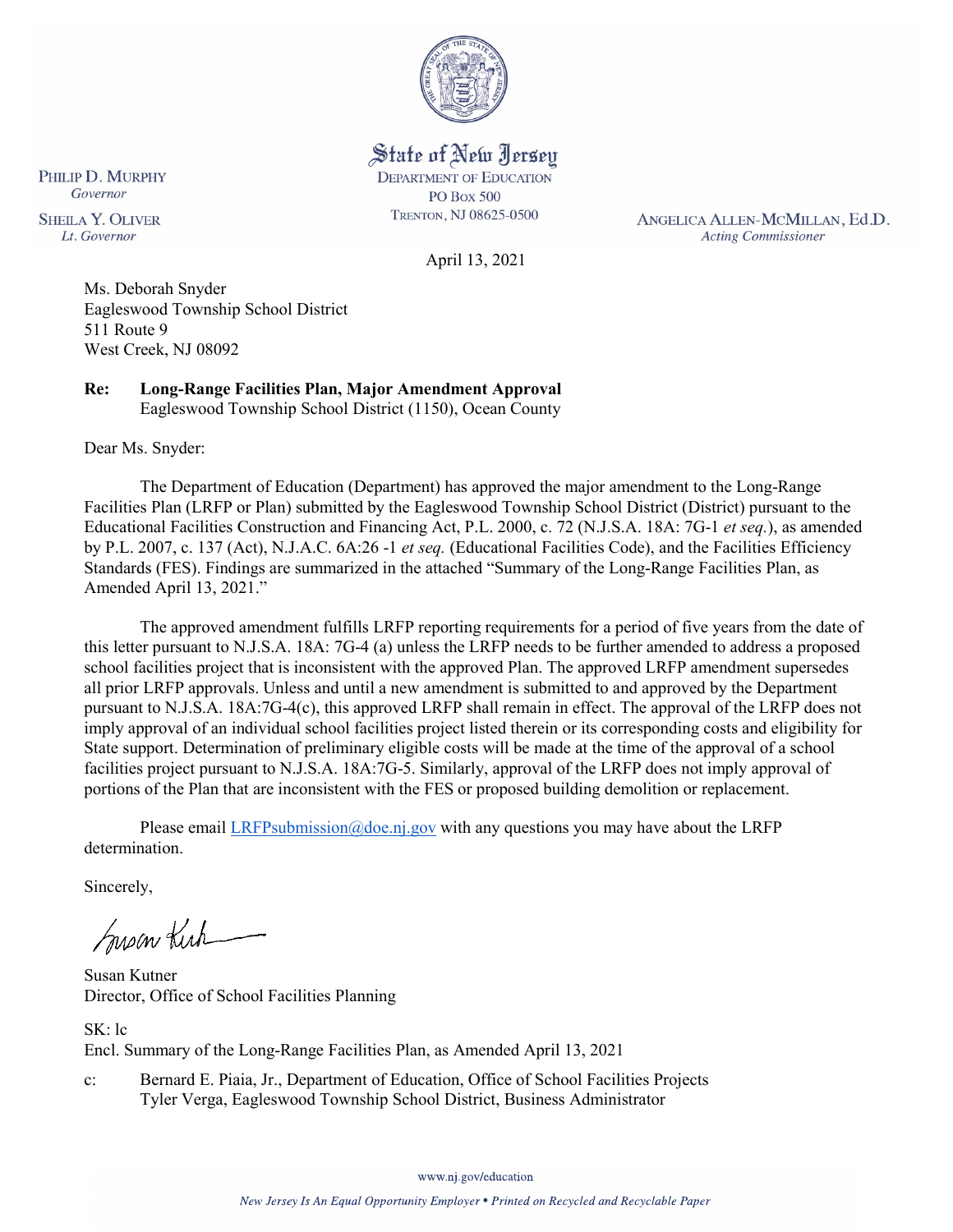# **Eagleswood Township School District (1150) Summary of the Long-Range Facilities Plan, as Amended April 13, 2021**

The Department of Education (Department) has completed its review of the major amendment to the Long-Range Facilities Plan (LRFP or Plan) submitted by the Eagleswood Township School District (District) pursuant to the Educational Facilities Construction and Financing Act, P.L. 2000, c. 72 (N.J.S.A. 18A: 7G-1 *et seq.*), as amended by P.L. 2007, c. 137 (Act), N.J.A.C. 6A:26-1 et seq. (Educational Facilities Code), and the Facilities Efficiency Standards (FES).

The following provides a summary of the District's approved amended LRFP. The summary is based on the standards set forth in the Act, the Educational Facilities Code, the FES, District-reported information in the Department's LRFP reporting system, and supporting documentation. The referenced reports in *italic* text are standard reports available on the Department's LRFP website.

# **1. Inventory Overview**

The District is classified as a Regular Operating District (ROD) for funding purposes. It provides services for students in grades PK-8.

The District identified existing and proposed schools, sites, buildings, rooms, and site amenities in its LRFP. Table 1 lists the number of existing and proposed district schools, sites, and buildings. Detailed information can be found in the *School Asset Inventory Report* and the *Site Asset Inventory Report.*

**As directed by the Department, school facilities projects that have received initial approval by the Department and have been approved by the voters, if applicable, are represented as "existing" in the LRFP.** Approved projects that include new construction and/or the reconfiguration/reassignment of existing program space are as follows: n/a.

| Category                                     | <b>Existing</b> | <b>Proposed</b> |
|----------------------------------------------|-----------------|-----------------|
| Number of Schools (assigned DOE school code) |                 |                 |
| Number of School Buildings <sup>1</sup>      |                 |                 |
| Number of Non-School Buildings <sup>2</sup>  |                 |                 |
| Number of Vacant Buildings                   |                 |                 |
| Number of Sites                              |                 |                 |

#### **Table 1: Number of Schools, School Buildings, and Sites**

Based on the existing facilities inventory submitted by the District:

- Schools using leased buildings (short or long-term):  $n/a$
- Schools using temporary classroom units (TCUs), excluding TCUs supporting construction: n/a
- Vacant/unassigned school buildings:  $n/a$

 $\overline{a}$ 

<span id="page-1-1"></span><span id="page-1-0"></span>*<sup>1</sup>* Includes district-owned buildings and long-term leases serving students in district-operated programs

<sup>&</sup>lt;sup>2</sup> Includes occupied district-owned buildings not associated with a school, such as administrative buildings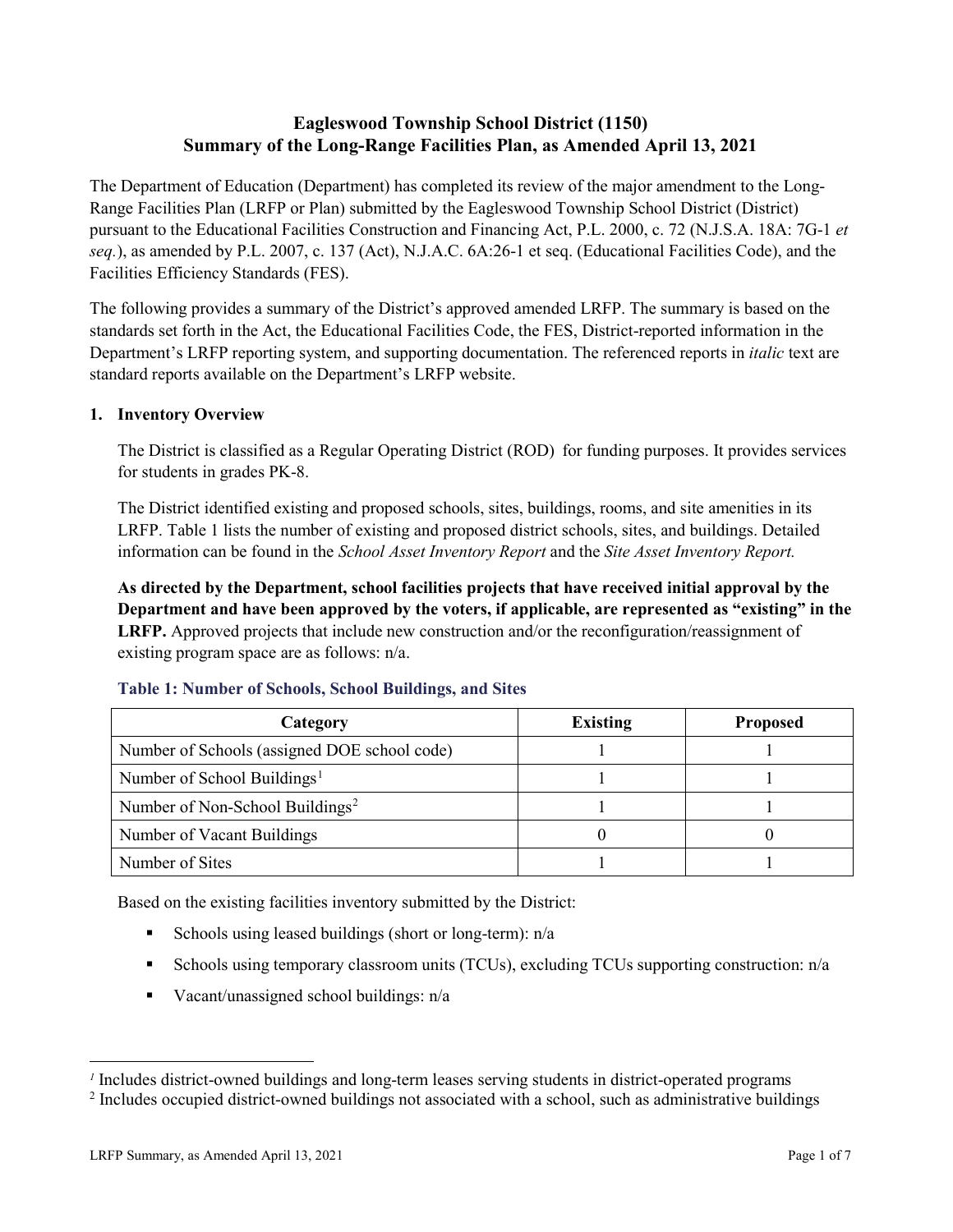Findings:

The Department has determined that the proposed inventory is adequate for approval of the District's LRFP amendment. However, the LRFP determination does not imply approval of an individual school facilities project listed within the LRFP; the District must submit individual project applications for project approval.

# **2. District Enrollments**

The District determined the number of students, or "proposed enrollments," to be accommodated for LRFP planning purposes on a district-wide basis and in each school.

The Department minimally requires the submission of a standard cohort-survival projection using historic enrollment data from the Application for School State Aid (ASSA) or NJ Smart. The cohort-survival method projection method forecasts future students based upon the survival of the existing student population as it moves from grade to grade. A survival ratio of less than 1.00 indicates a loss of students, while a survival ratio of more than 1.00 indicates the class size is increasing. For example, if a survival ratio tracking first to second grade is computed to be 1.05, the grade size is increasing by 5% from one year to the next. The cohort-survival projection methodology works well for communities with stable demographic conditions. Atypical events impacting housing or enrollments, such as an economic downturn that halts new housing construction or the opening of a charter or private school, typically makes a cohort-survival projection less reliable.

### **Proposed enrollments are based on a standard cohort-survival enrollment projection.**

Adequate supporting documentation was submitted to the Department to justify the proposed enrollments. Table 2 provides a comparison of existing and projected enrollments. All totals include special education students.

|                              | <b>Existing Enrollments</b> | <b>District Proposed Enrollments</b> |
|------------------------------|-----------------------------|--------------------------------------|
| <b>Grades</b>                | 2019-2020                   | 2024-25                              |
| PK (excl. private providers) | 18                          | 15                                   |
| Grades K to 5                | 100                         | 150                                  |
| Grades 6 to 8                |                             | 22                                   |
| Grades 9 to 12               |                             |                                      |
| <b>Totals PK to 12</b>       | 131                         | 187                                  |

# **Table 2: Enrollments**

Findings:

The Department has determined the District's proposed enrollments to be acceptable for approval of the District's LRFP amendment. The Department will require a current enrollment projection at the time an application for a school facilities project is submitted incorporating the District's most recent enrollments in order to verify that the LRFP's planned capacity is appropriate for the updated enrollments.

# **3. District Practices Capacity**

Based on information provided in the room inventories, District Practices Capacity was calculated for each school building to determine whether adequate capacity is proposed for the projected enrollments based on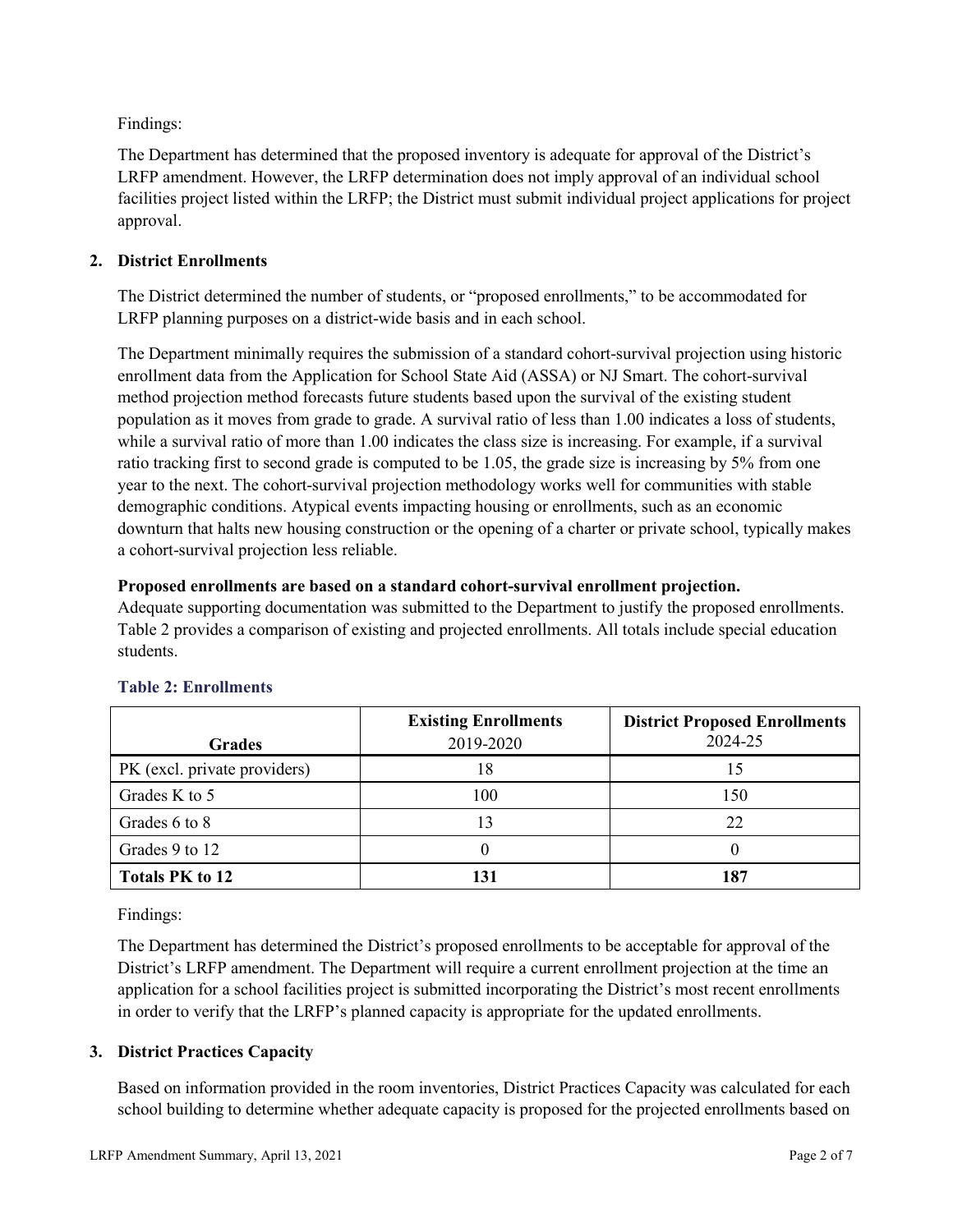district scheduling and class size practices. The capacity totals assume instructional buildings can be fully utilized regardless of school sending areas, transportation, and other operational issues. The calculations only consider district-owned buildings and long-term leases; short term leases and temporary buildings are excluded. **A capacity utilization factor of 90% for classrooms serving grades K-8 and 85% for classrooms serving grades 9-12 is applied in accordance with the FES.** No capacity utilization factor is applied to preschool classrooms.

In certain cases, districts may achieve adequate District Practices Capacity to accommodate enrollments but provide inadequate square feet per student in accordance with the FES, resulting in educational adequacy issues and "Unhoused Students." Unhoused students are considered in the "Functional Capacity" calculations used to determine potential State support for school facilities projects and are analyzed in Section 4.

Table 3 provides a summary of proposed enrollments and existing and proposed District-wide capacities. Detailed information can be found in the LRFP website reports titled *FES and District Practices Capacity Report, Existing Rooms Inventory Report, and Proposed Rooms Inventory Report.*

| <b>Grades</b>              | <b>Proposed</b><br><b>Enrollments</b> | <b>Existing</b><br><b>District</b><br><b>Practices</b><br>Capacity | <b>Existing</b><br>Deviation* | <b>Proposed</b><br><b>District</b><br><b>Practices</b><br>Capacity | <b>Proposed</b><br>Deviation* |
|----------------------------|---------------------------------------|--------------------------------------------------------------------|-------------------------------|--------------------------------------------------------------------|-------------------------------|
| Elementary ( $PK$ to 5)    | 165                                   | 153.13                                                             | $-11.87$                      | 153.13                                                             | $-11.87$                      |
| Middle $(6 \text{ to } 8)$ | 22                                    | 17.57                                                              | $-4.43$                       | 17.57                                                              | $-4.43$                       |
| High $(9 \text{ to } 12)$  | 0                                     | 0.00                                                               | 0.00                          | 0.00                                                               | 0.00                          |
| <b>District Totals</b>     | 187                                   | 170.70                                                             | $-16.30$                      | 170.70                                                             | $-16.30$                      |

# **Table 3: District Practices Capacity Analysis**

*\* Positive numbers signify surplus capacity; negative numbers signify inadequate capacity. Negative values for District Practices capacity are acceptable for approval if proposed enrollments do not exceed 100% capacity utilization.*

Considerations:

- Based on the proposed enrollments and existing room inventories, the District is projected to have inadequate capacity for the following grade groups, assuming all school buildings can be fully utilized: n/a
- Adequate justification has been provided by the District if the proposed capacity for a school significantly deviates from the proposed enrollments. Generally, surplus capacity is acceptable for LRFP approval if additional capacity is not proposed through new construction.

# Findings:

The Department has determined that proposed District capacity, in accordance with the proposed enrollments, is adequate for approval of the District's LRFP amendment. The Department will require a current enrollment projection at the time an application for a school facilities project is submitted, incorporating the District's most recent Fall Enrollment Report, in order to verify that the LRFP's planned capacity meets the District's updated enrollments.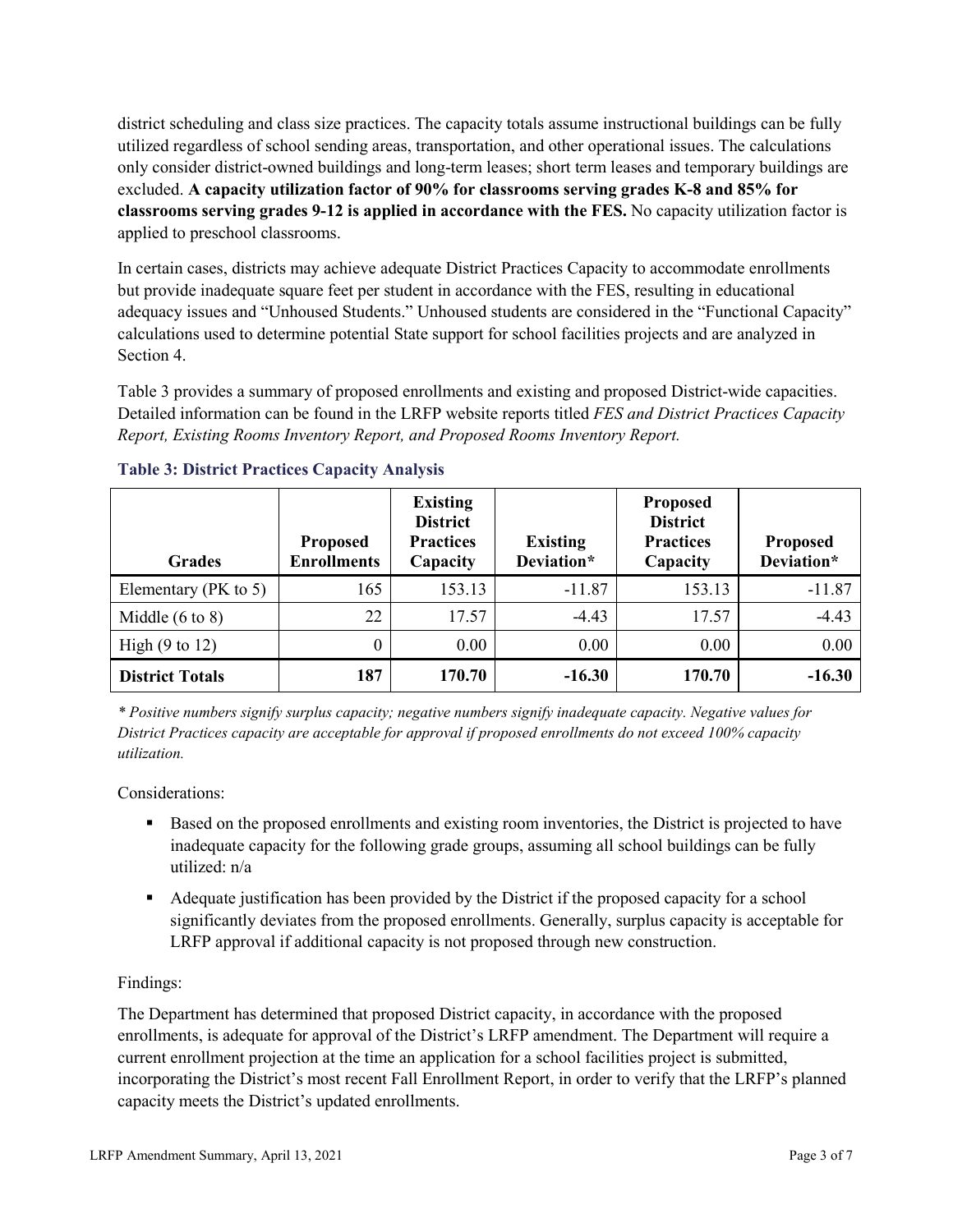# **4. New Construction Funding Eligibility**

*Functional Capacity* was calculated and compared to the proposed enrollments to provide a **preliminary estimate** of Unhoused Students and new construction funding eligibility. **A final determination will be made at the time of project application approval.**

*Functional Capacity* is the adjusted gross square footage of a school building *(total gross square feet minus excluded space)* divided by the minimum area allowance per full-time equivalent student for the grade level contained therein. *Unhoused Students* is the number of students projected to be enrolled in the District that exceeds the Functional Capacity of the District's schools pursuant to N.J.A.C. 6A:26-2.2(c). *Excluded Square Feet* includes (1) square footage exceeding the FES for any pre-kindergarten, kindergarten, general education, or self-contained special education classroom; (2) grossing factor square footage *(corridors, stairs, mechanical rooms, etc.)* that exceeds the FES allowance, and (3) square feet proposed to be demolished or discontinued from use. Excluded square feet may be revised during the review process for individual school facilities projects.

Table 4 provides a preliminary assessment of the Functional Capacity, Unhoused Students, and Estimated Maximum Approved Area for Unhoused Students for each FES grade group. The calculations exclude temporary facilities and short-term leased buildings. School buildings proposed for whole or partial demolition or reassignment to a non-school use are excluded from the calculations pending project application review. If a building is proposed to be reassigned to a different school, the square footage is applied to the proposed grades after reassignment. Buildings that are not assigned to a school are excluded from the calculations. In addition, only preschool students eligible for state funding (former ECPA students) are included. Detailed information concerning the calculations can be found in the *Functional Capacity and Unhoused Students Report* and the *Excluded Square Footage Report.*

| Category                                     | PK/K to 5 | 6 to 8 | 9 to 12  | <b>Total</b> |
|----------------------------------------------|-----------|--------|----------|--------------|
| Eligible PK /K-12 Proposed Enrollments       | 165       | 22     | 0        |              |
| FES Area Allowance (SF/student)              | 125.00    | 134.00 | 151.00   |              |
| <b>Prior to Completion of Proposed Work:</b> |           |        |          |              |
| <b>Existing Gross Square Feet</b>            | 20,191    | 2,692  | $\Omega$ | 22,883       |
| <b>Adjusted Gross Square Feet</b>            | 19,892    | 2,652  | $\theta$ | 22,544       |
| <b>Adjusted Functional Capacity</b>          | 157.80    | 21.04  | 0.00     |              |
| <b>Unhoused Students</b>                     | 7.20      | 0.96   | 0.00     |              |
| Est. Max. Area for Unhoused Students         | 900.14    | 128.66 | 0.00     |              |
| <b>After Completion of Proposed Work:</b>    |           |        |          |              |
| Gross Square Feet                            | 20,191    | 2,692  | $\theta$ | 22,883       |
| New Gross Square Feet                        | $\theta$  | 0      | $\theta$ | $\Omega$     |
| <b>Adjusted Gross Square Feet</b>            | 19,892    | 2,652  | $\Omega$ | 22,544       |
| <b>Functional Capacity</b>                   | 157.80    | 21.04  | 0.00     |              |
| Unhoused Students after Construction         | 7.20      | 0.96   | 0.00     |              |
| Est. Max. Area Remaining                     | 900.14    | 128.66 | 0.00     |              |

#### **Table 4: Estimated Maximum Approved Area for Unhoused Students**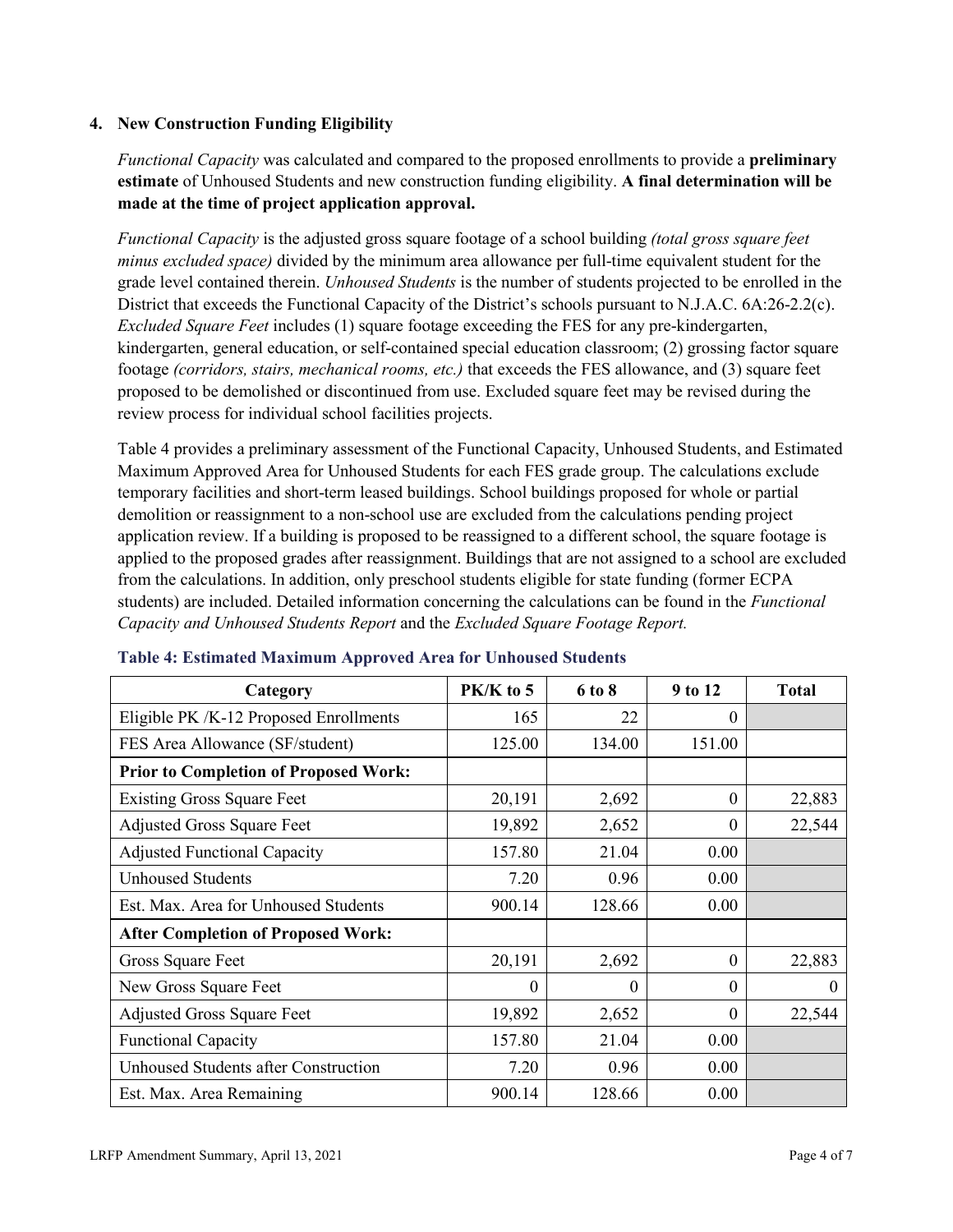Facilities used for non-instructional or non-educational purposes are ineligible for State support under the Act. However, projects for such facilities shall be reviewed by the Department to determine whether they are consistent with the District's LRFP and whether the facility, if it is to house students (full or part time) conforms to educational adequacy requirements. These projects shall conform to all applicable statutes and regulations.

Estimated costs represented in the LRFP by the District are for capital planning purposes only. The estimates are not intended to represent preliminary eligible costs or final eligible costs of approved school facilities projects.

Considerations:

- The District does not have approved projects pending completion, as noted in Section 1, that impact the Functional Capacity calculations.
- **The Functional Capacity calculations** *exclude* square feet proposed for demolition or discontinuation for the following FES grade groups and school buildings pending a feasibility study and project review: n/a.
- Based on the preliminary assessment, the District has Unhoused Students prior to the completion of proposed work for the following FES grade groups: PK-5, 6-8.
- New construction is proposed for the following FES grade groups: n/a.
- Proposed new construction exceeds the estimated maximum area allowance for Unhoused Students prior to the completion of the proposed work for the following grade groups: n/a.
- The District, based on the preliminary LRFP assessment, will have Unhoused Students after completion of the proposed LRFP work. If the District is projected to have Unhoused Students, adequate justification has been provided to confirm educational adequacy in accordance with Section 6 of this determination.

# Findings:

Functional Capacity and Unhoused Students calculated in the LRFP are preliminary estimates. Preliminary Eligible Costs (PEC) and Final Eligible Costs (FEC) will be included in the review process for specific school facilities projects. A feasibility study undertaken by the District is required if building demolition or replacement is proposed per N.J.A.C. 6A:26-2.3(b)(10).

# **5. Proposed Work**

The District assessed program space, capacity, and physical plant deficiencies to determine corrective actions. Capital maintenance, or *"system actions,"* address physical plant deficiencies due to operational, building code, and /or life cycle issues. Inventory changes, or *"inventory actions,*" add, alter, or eliminate sites, site amenities, buildings, and/or rooms.

The Act (N.J.S.A. 18A:7G-7b) provides that all school facilities shall be deemed suitable for rehabilitation unless a pre-construction evaluation undertaken by the District demonstrates to the satisfaction of the Commissioner that the structure might pose a risk to the safety of the occupants even after rehabilitation or that rehabilitation is not cost-effective. Pursuant to N.J.A.C. 6A:26-2.3(b)(10), the Commissioner may identify school facilities for which new construction is proposed in lieu of rehabilitation for which it appears from the information presented that new construction is justified, provided, however, that for such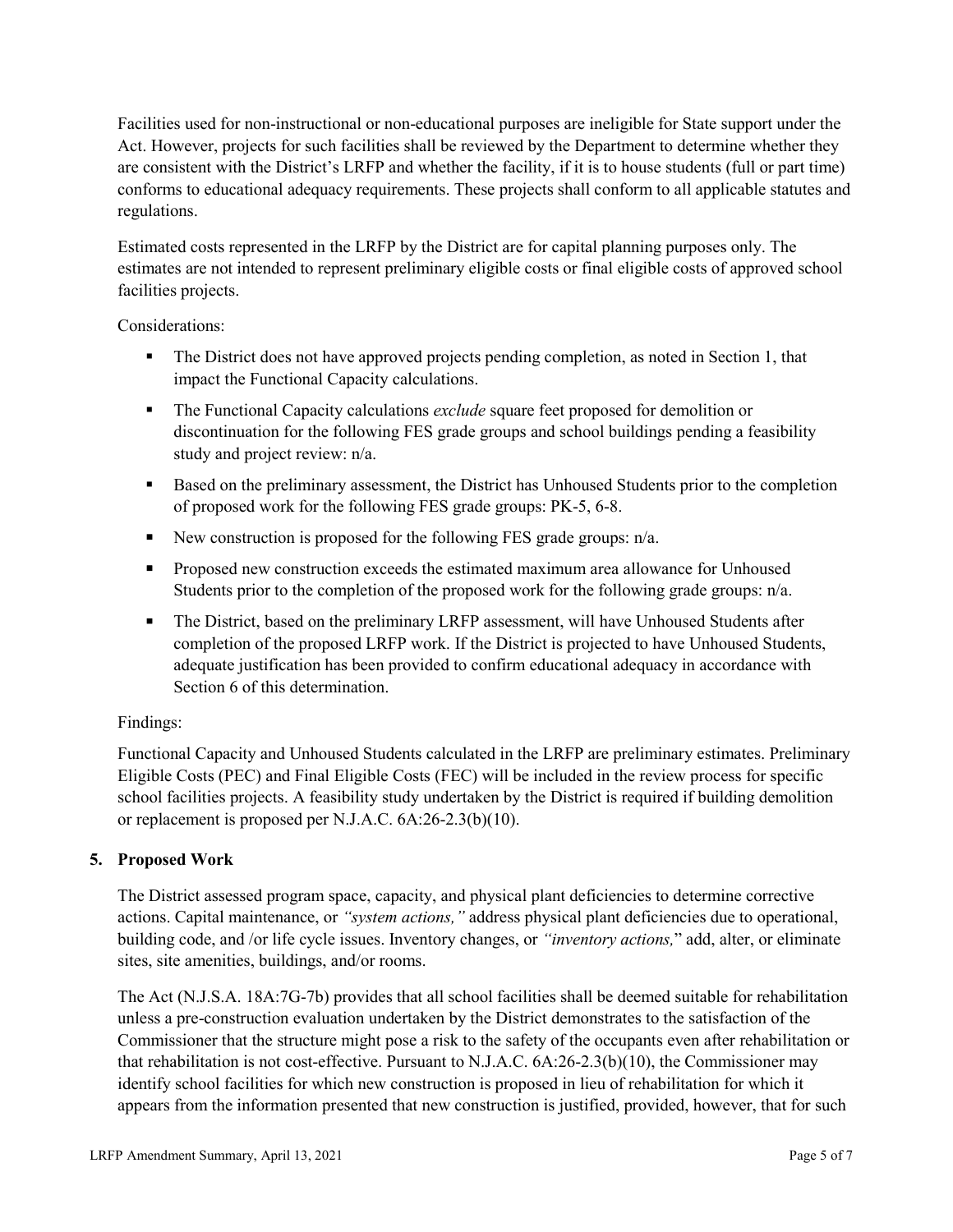school facilities so identified, the District must submit a feasibility study as part of the application for the specific school facilities project. The cost of each proposed building replacement is compared to the cost of additions or rehabilitation required to eliminate health and safety deficiencies and to achieve the District's programmatic model.

Table 5 lists the scope of work proposed for each school based on the building(s) serving their student population. Proposed inventory changes are described in the LRFP website reports titled *"School Asset Inventory Report and "Proposed Room Inventory Report."* Information concerning proposed systems work, or capital maintenance can be found in the "LRFP Systems Action Summary Report."

With the completion of the proposed work, the following schools are proposed to be eliminated: n/a; the following schools are proposed to be added: n/a.

| <b>Proposed Scope of Work</b>                                                                  | <b>Applicable Schools</b>   |
|------------------------------------------------------------------------------------------------|-----------------------------|
| <b>Renovation only</b> (no new construction)                                                   |                             |
| System actions only (no inventory actions)                                                     | Eagleswood Elementary (020) |
| Existing inventory actions only (no systems actions)                                           | n/a                         |
| Systems and inventory changes                                                                  | n/a                         |
| <b>New construction</b>                                                                        |                             |
| Building addition only (no systems actions)                                                    | n/a                         |
| Renovation and building addition (system, existing<br>inventory, and new construction actions) | n/a                         |
| New building on existing site                                                                  | n/a                         |
| New building on new or expanded site                                                           | n/a                         |
| Site and building disposal (in addition to above scopes)                                       |                             |
| Partial building demolition                                                                    | n/a                         |
| Whole building demolition                                                                      | n/a                         |
| Site and building disposal or discontinuation of use                                           | n/a                         |

### **Table 5: School Building Scope of Work**

Findings:

The Department has determined that the proposed work is adequate for approval of the District's LRFP amendment. However, Department approval of proposed work in the LRFP does not imply the District may proceed with a school facilities project. The District must submit individual project applications with cost estimates for Department project approval. Both school facilities project approval and other capital project review require consistency with the District's approved LRFP.

# **6. Proposed Room Inventories and the Facilities Efficiency Standards**

The District's proposed school buildings were evaluated to assess general educational adequacy in terms of compliance with the FES area allowance pursuant to N.J.A.C. 6A:26-2.2 and 2.3.

District schools proposed to provide less square feet per student than the FES after the completion of proposed work as indicated in Table 5 are as follows: n/a